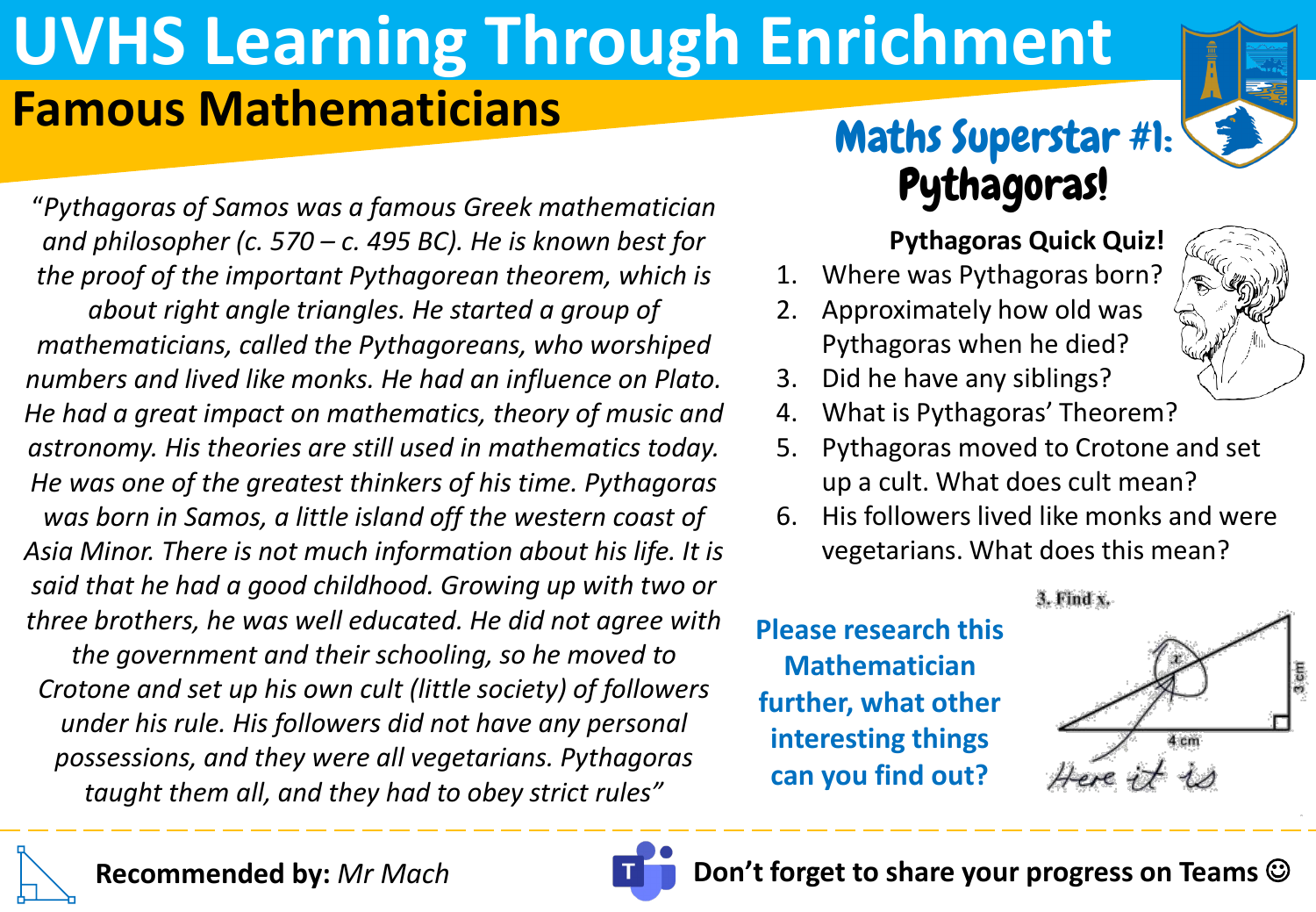# **UVHS Learning Through Enrichment Famous Mathematicians**

Maths Superstar #2: Hypatia!

**Hypatia Quick Quiz!**

- 1. Who was Hypatia's tutor?
- 2. What did he teach Hypatia?
- 3. Where is Alexandria?
- 4. What did Hypatia do to keep fit?
- 5. Where is Athens?
- 6. Hypatia was brilliant at two things what were they?
- 7. What does density mean? Can you give an example of something that is very dense?

**Please research this Mathematician further, what other interesting things can you find out?** 

**Recommended by:** *Mr Mach became a brilliant public speaker and scholar, and she followed her father on the library's faculty. There she wrote on mathematics and astronomy. She did work on algebraic equations and conic sections. She invented the astrolabe for ship navigation and devices for measuring the density of fluids."*

*"Hypatia was a fortunate child, raised by her father,* 

*Theon of Alexandria, who was a teacher of mathematics* 

*at the Museum of Alexandria and a keeper of the library* 

*in Egypt. He was her tutor and teacher; he trained* 

*Hypatia in the fields of arts, literature, science and* 

*philosophy. She was also taught to work on her speech,* 

*which gave her the gift of being a great speaker. Hypatia's father also wanted to make sure she was* 

*physically fit and her physical education consisted of* 

*rowing, swimming and horseback riding. She studied for* 

*some time in Athens where her talent for mathematics was proved; she excelled in all of her studies and* 

*became the greatest philosopher of her time. Hypatia*